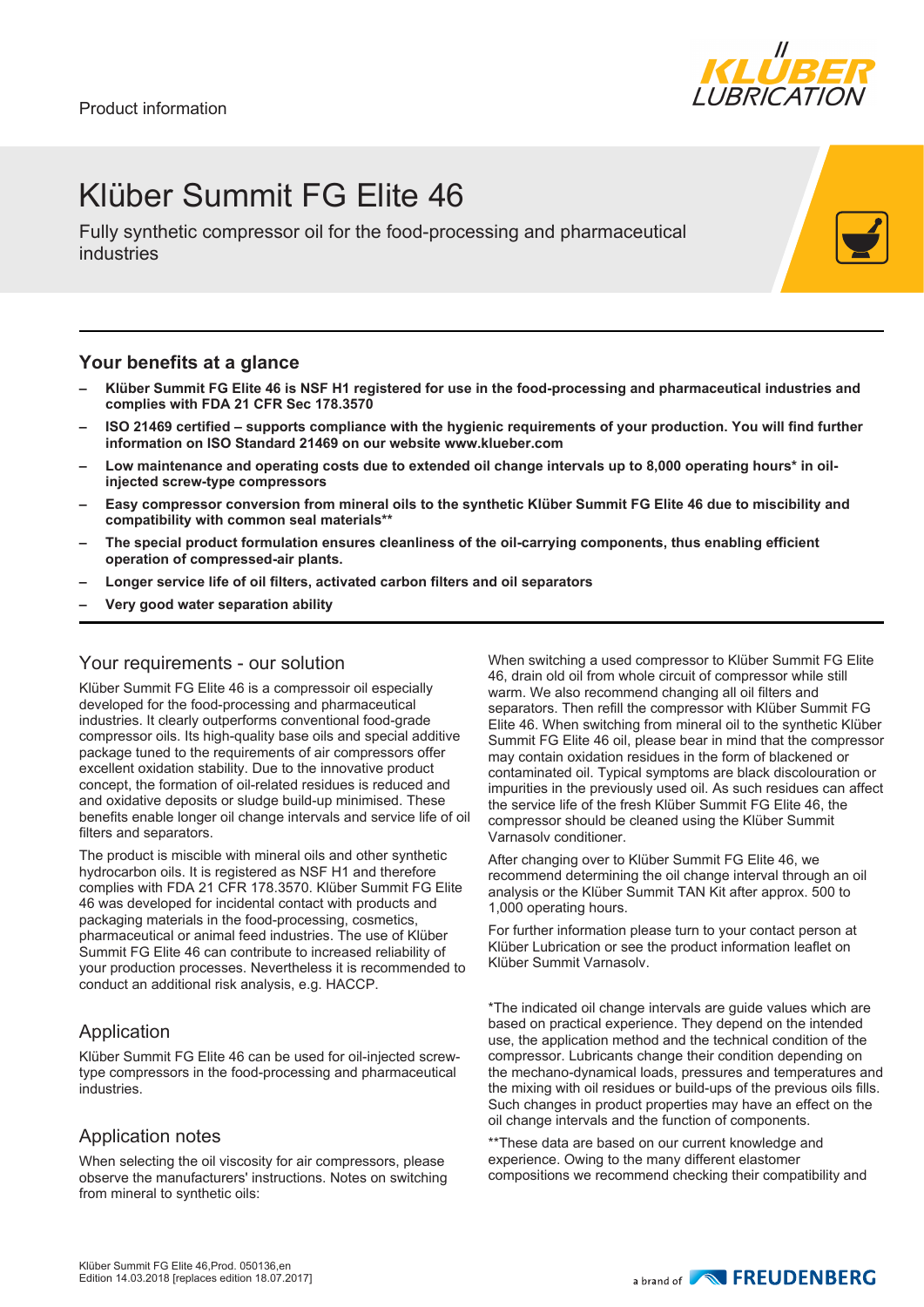## Klüber Summit FG Elite 46

Fully synthetic compressor oil for the food-processing and pharmaceutical industries

other influencing factors that are relevant for the application with the component and under conditions similar to series application.

### Material safety data sheets

Material safety data sheets can be requested via our website www.klueber.com. You may also obtain them through your contact person at Klüber Lubrication.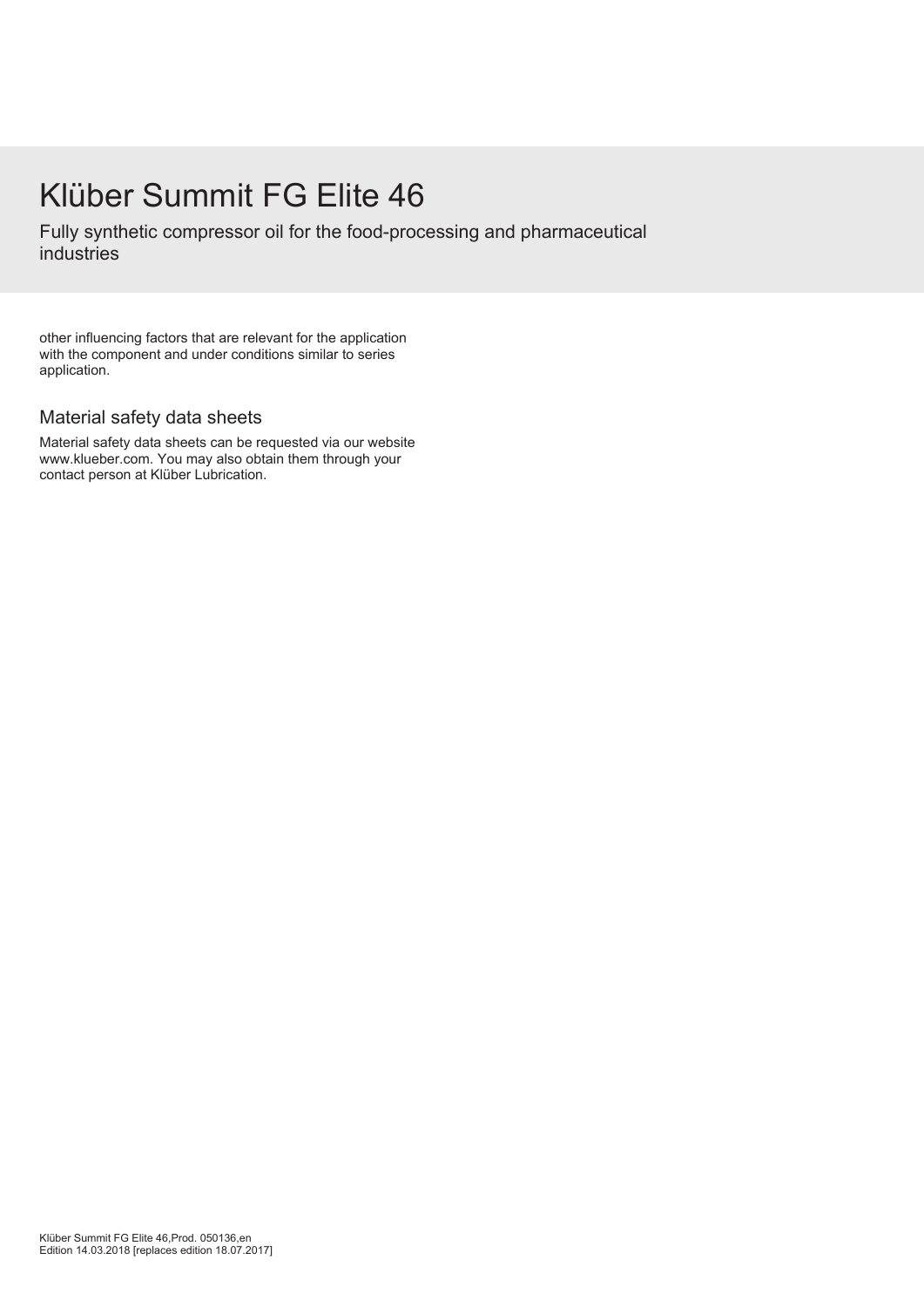

| <b>Pack sizes</b> | <b>Klüber Summit FG Elite 46</b> |
|-------------------|----------------------------------|
| Canister 19 I     |                                  |
| Drum 208          |                                  |

| <b>Product data</b>                                                                                                             | <b>Klüber Summit FG Elite 46</b> |  |  |  |  |  |  |
|---------------------------------------------------------------------------------------------------------------------------------|----------------------------------|--|--|--|--|--|--|
| Article number                                                                                                                  | 050136                           |  |  |  |  |  |  |
| NSF-H1 registration                                                                                                             | 150 874                          |  |  |  |  |  |  |
| Kinematic viscosity, DIN 51562 pt. 01/ASTM D-445/ASTM D 7042, 40 °C                                                             | approx. 46 mm <sup>2</sup> /s    |  |  |  |  |  |  |
| Kinematic viscosity, DIN 51562 pt. 01/ASTM D-445/ASTM D 7042, 100 °C                                                            | approx. 7.6 mm <sup>2</sup> /s   |  |  |  |  |  |  |
| ISO viscosity grade, DIN ISO 3448                                                                                               | 46                               |  |  |  |  |  |  |
| Demulsifying capacity, DIN 51599, ASTM D 1401, at 54 °C                                                                         | 43/37/3 ml                       |  |  |  |  |  |  |
| Flash point, DIN EN ISO 2592, Cleveland, open-cup apparatus                                                                     | $>= 230 °C$                      |  |  |  |  |  |  |
| Pour point, DIN ISO 3016                                                                                                        | $\epsilon$ = -34 °C              |  |  |  |  |  |  |
| Minimum shelf life from the date of manufacture - in a dry, frost-free place and in the unopened<br>original container, approx. | 36 months                        |  |  |  |  |  |  |